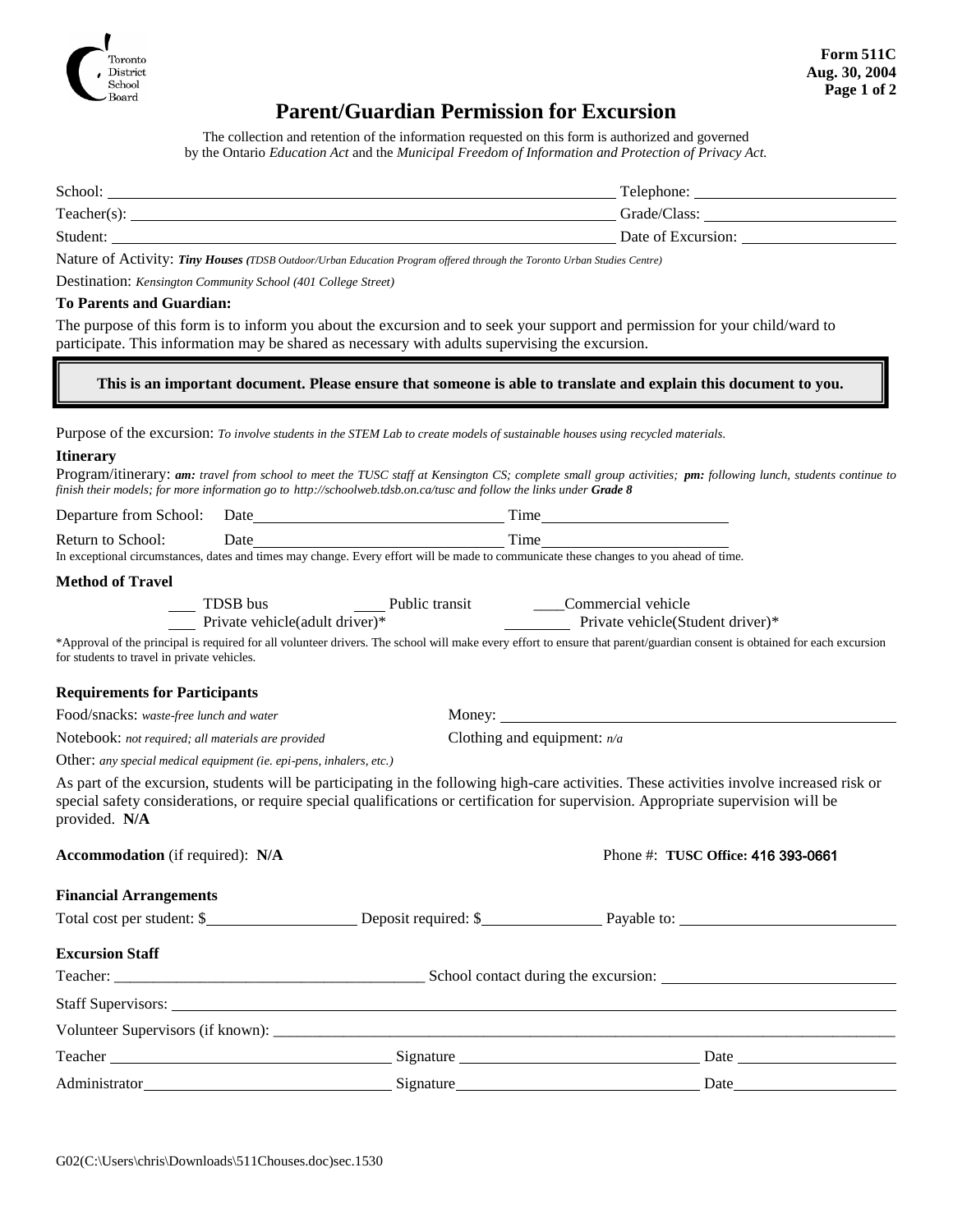

## Please sign in either the YES or the NO box and return

this form to the teacher by:\_

| in the excursion to:                                                                                                                                                                                                                                                                                                                                                                  |                                                                                                                                    |                                                                                                              |                     |    |               |               |           |        |
|---------------------------------------------------------------------------------------------------------------------------------------------------------------------------------------------------------------------------------------------------------------------------------------------------------------------------------------------------------------------------------------|------------------------------------------------------------------------------------------------------------------------------------|--------------------------------------------------------------------------------------------------------------|---------------------|----|---------------|---------------|-----------|--------|
| Tiny Houses (through the Toronto Urban Studies Centre, TDSB) on (date) _____________________________                                                                                                                                                                                                                                                                                  |                                                                                                                                    |                                                                                                              |                     |    |               |               |           |        |
|                                                                                                                                                                                                                                                                                                                                                                                       |                                                                                                                                    |                                                                                                              |                     |    |               |               |           |        |
| I/we give permission for my/our child/ward to be transported in a private vehicle (adult driver) ____, private vehicle<br>(student driver)____ who has been authorized by the principal.                                                                                                                                                                                              |                                                                                                                                    |                                                                                                              |                     |    |               |               |           |        |
|                                                                                                                                                                                                                                                                                                                                                                                       |                                                                                                                                    |                                                                                                              |                     |    |               |               |           |        |
|                                                                                                                                                                                                                                                                                                                                                                                       | Is there any change in medical information or a medical reason why your child should not participate in the activity, or which may |                                                                                                              |                     |    |               |               |           |        |
|                                                                                                                                                                                                                                                                                                                                                                                       |                                                                                                                                    |                                                                                                              |                     |    |               |               |           |        |
| Should it become necessary for my/our child/ward to have medical care, I/we hereby give the teacher permission to use her/his best<br>judgment in obtaining the best of such service for my/our child/ward. I/we understand that any cost will be my/our responsibility. I/we<br>also understand that in the event of illness or accident, I/we will be notified as soon as possible. |                                                                                                                                    |                                                                                                              |                     |    |               |               |           |        |
|                                                                                                                                                                                                                                                                                                                                                                                       |                                                                                                                                    |                                                                                                              |                     |    |               |               |           |        |
|                                                                                                                                                                                                                                                                                                                                                                                       |                                                                                                                                    | (printed name of parent/guardian)                                                                            |                     |    |               |               |           |        |
|                                                                                                                                                                                                                                                                                                                                                                                       |                                                                                                                                    | (or student, if 18 years old or older)                                                                       |                     |    |               |               |           |        |
|                                                                                                                                                                                                                                                                                                                                                                                       |                                                                                                                                    | For students 18 years old or older, it is strongly recommended that the parent/guardian also sign this form. |                     |    |               |               |           |        |
| I wish to volunteer on this trip:                                                                                                                                                                                                                                                                                                                                                     | $Yes$ <sub>_________</sub>                                                                                                         |                                                                                                              |                     |    |               |               |           |        |
| Signature of Parent/Guardian                                                                                                                                                                                                                                                                                                                                                          |                                                                                                                                    |                                                                                                              |                     |    |               | Today's date: |           |        |
|                                                                                                                                                                                                                                                                                                                                                                                       |                                                                                                                                    | (or student, if 18 years old or older)                                                                       |                     |    |               |               |           |        |
|                                                                                                                                                                                                                                                                                                                                                                                       |                                                                                                                                    |                                                                                                              |                     |    |               |               |           |        |
|                                                                                                                                                                                                                                                                                                                                                                                       |                                                                                                                                    |                                                                                                              |                     |    |               |               |           |        |
|                                                                                                                                                                                                                                                                                                                                                                                       |                                                                                                                                    |                                                                                                              |                     |    |               |               |           |        |
| participate in the excursion to Tiny Houses (through the Toronto Urban Studies Centre, TDSB) on                                                                                                                                                                                                                                                                                       |                                                                                                                                    |                                                                                                              |                     |    |               |               |           |        |
| $\qquad \qquad (date) \qquad \qquad 1.5\%$                                                                                                                                                                                                                                                                                                                                            |                                                                                                                                    |                                                                                                              |                     |    |               |               |           |        |
|                                                                                                                                                                                                                                                                                                                                                                                       |                                                                                                                                    |                                                                                                              |                     |    |               |               |           |        |
|                                                                                                                                                                                                                                                                                                                                                                                       |                                                                                                                                    | (printed name of parent/guardian)                                                                            |                     |    |               |               |           |        |
|                                                                                                                                                                                                                                                                                                                                                                                       |                                                                                                                                    |                                                                                                              |                     |    | Today's date: |               |           |        |
|                                                                                                                                                                                                                                                                                                                                                                                       | $($ or                                                                                                                             | student,                                                                                                     | $\operatorname{if}$ | 18 | years         | old           | <b>or</b> | older) |